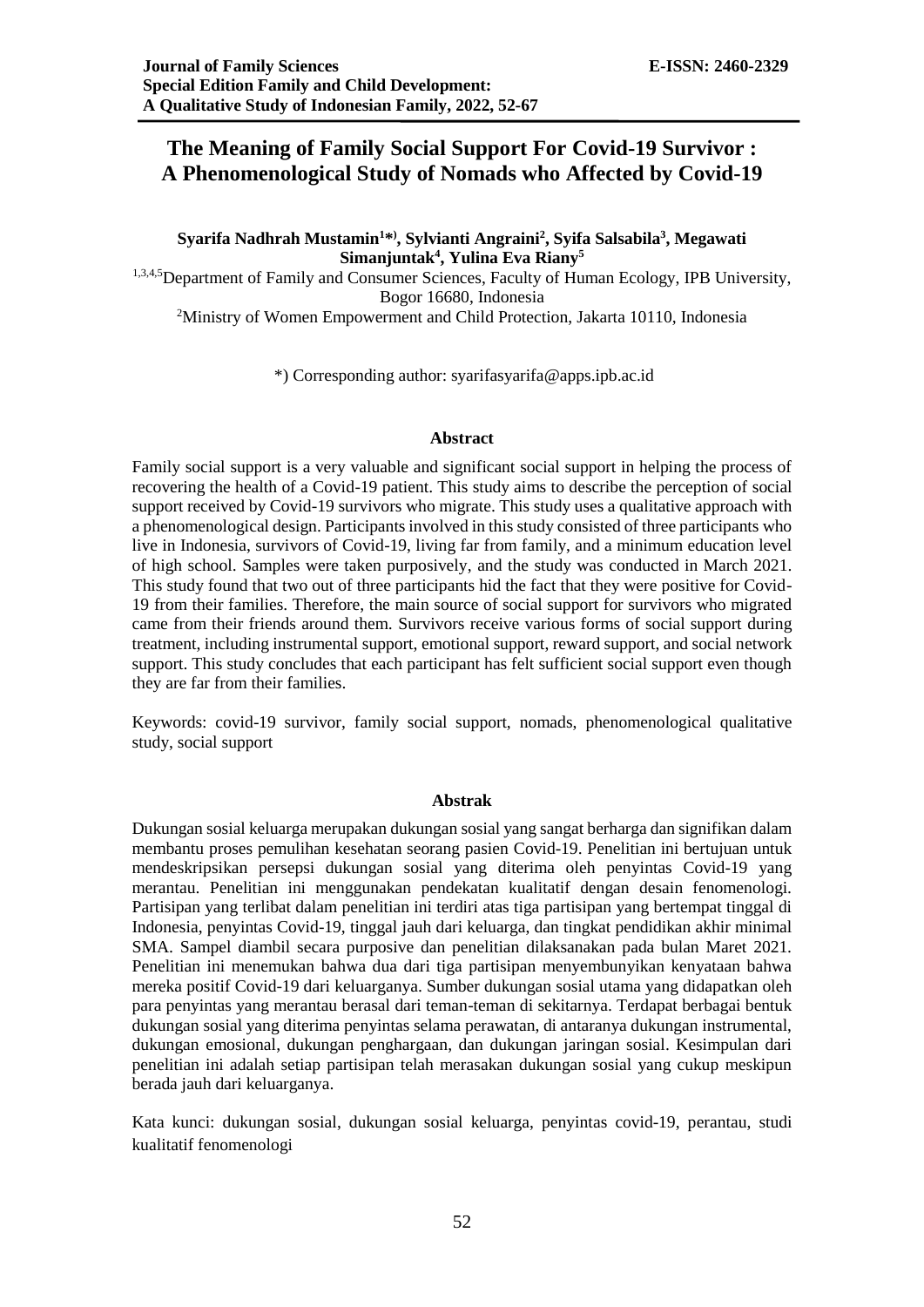## **Introduction**

The world is facing the current covid-19 outbreak characterized as a pandemic since 2020. Transmission of the virus occurs through human contact, namely contact with people who have symptoms transmitted through fluids containing the virus, direct contact with infected people, or boxes with objects contaminated with the virus (Ong et al., 2020). The covid-19 pandemic has changed various aspects of normal's people lives. Changes in the way of life and the risk of disease faced by the community are challenges and pressure for the community to carry out their lives during the Covid-19 pandemic. The study results related to the psychological impact of the pandemic show that people tend to feel worried if infected, blame themselves, and feel helpless (Van Bortel et al., 2016). The results of a survey by the Association of Indonesian Psychiatrists (PSDKJI, 2020) on mental health-related to Covid-19 found that people tend to experience anxiety (68%), depression (67%), and psychological trauma (77%). Anxiety is caused by excessive worry, restlessness, irritability, and irritation. Symptoms of depression include fatigue, loss of interest, and lack of energy. The psychological trauma that is felt is related to the experience of individuals experiencing or witnessing unpleasant events due to Covid-19.

The nature of the virus that spreads easily causes Covid-19 patients to be isolated and stigmatized by their social environment. High morbidity and mortality rates caused families to fear stigma and discrimination from society feel anxious, depressed, and other negative risks that impact mental health (Brooks et al., 2020). The results of Matvienko-Matvienko-Sikar et al*.* (2020) revealed that one of the factors that cause families to get low social support is because they are prohibited by the need to maintain social and physical distance. The prohibition of physical contact and the imposition of social distancing restrictions can cause other people or the surrounding community to tend to stay away from Covid-19 patients. The isolation can lead to feelings of being uncared for and unloved, which affects the psychological health of families exposed to covid-19. The decline in the psychological well-being of Covid-19 patients hampers the patient's healing from the Covid-19 disease.

Maintaining the stability of the psychological health of Covid-19 patients can be done by providing the support they need. According to Sarafino and Smith (2011) define social support as a condition when people get comfort, are cared for, respected, and accepted by other individuals or groups (Harijanto & Setiawan, 2017). Support can be shown through social support, instrumental support, informational support, and appreciation support (Sarafino & Smith, 2011). One of the forms of support most needed by Covid-19 patients is social support. Social support provided by the social environment helps people strengthen their confidence to get through the difficult times they face. The results of previous studies show that social support has a positive effect on anxiety and stress in life, subjective well-being, self-acceptance, self-restraint, and improves physical and mental health (Rahmatina, Nugrahaningrum, Wijayaningsih, & Yuwono, 2021). Meanwhile, the research results by Yang et al. (2020) show that sufficient social support from family, close friends, co-workers, and health workers help reduce psychological symptoms such as anxiety, depression, and insomnia in Covid-19 patients.

The type of social support received by people who have an illness or are in a state of crisis may be different if the context is Covid-19. The social support people exposed to Covid-19 are more than unique from other people who have common illnesses other than Covid-19. The results which conducted by Lapor Covid-19 and The Social Intervention Study Group from Faculty of Psychology, University of Indonesia, show the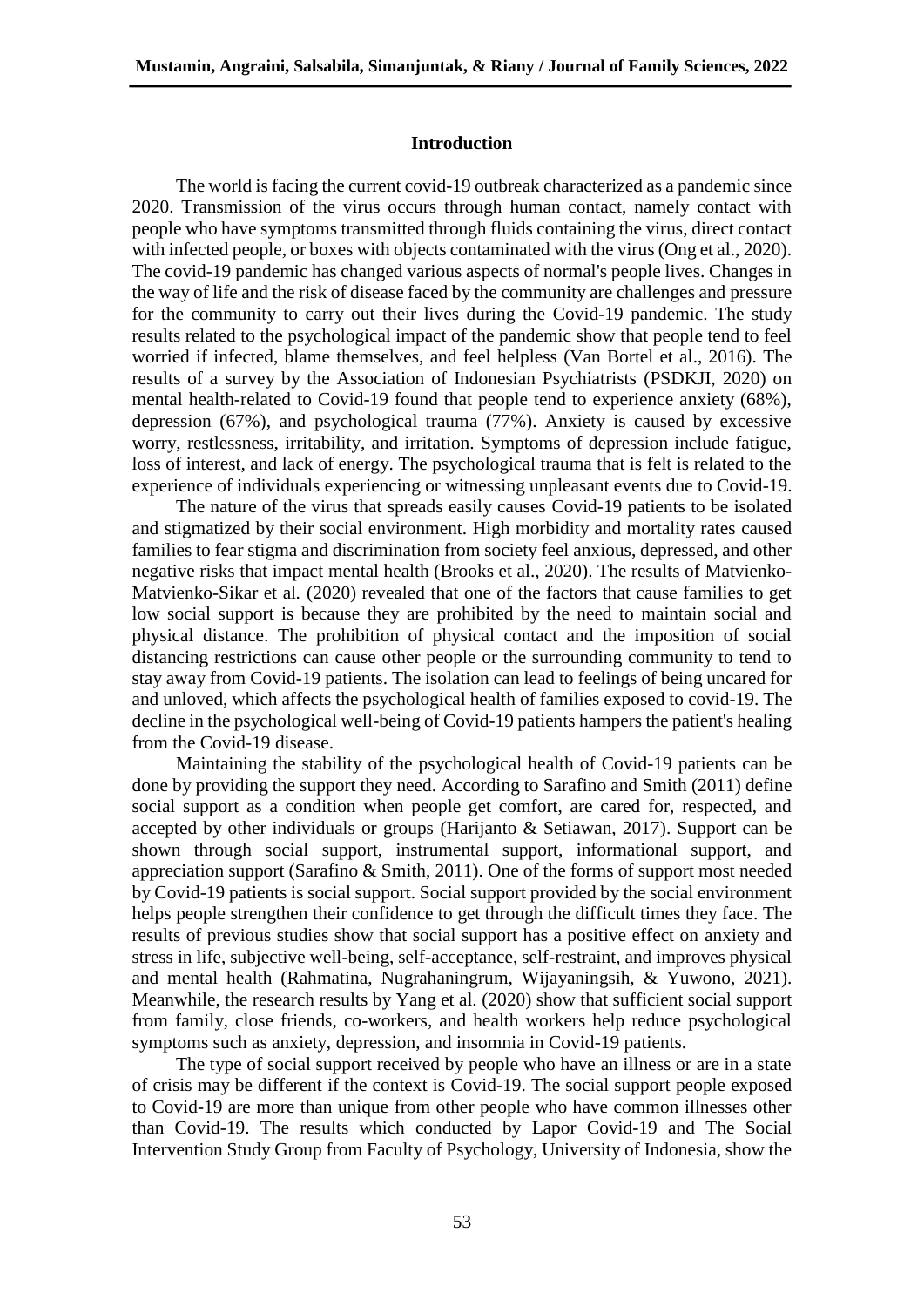forms of support needed by Covid-19 survivors, including being asked for news (70.2%), returning to activities as before (70.2%), receive gifts or gift items (33.2%), were allowed to express feelings (33.2%), knew other survivors broke the hoax or stigma (29.8%), were allowed to give testimony (29.8 %), connected with other Covid-19 survivors (21%), and worried (3.3%) (Pusparisa, 2020).

The bad treatment and stigma received by Covid-19 survivors impact the healing process of Covid-19 patients and impact the general public. The possibility of discrimination that will be received if confirmed positive for Covid-19 makes people prefer to refuse to check themselves. This issue makes the spread of Covid-19 more difficult to prevent because everyone chooses not to be examined rather than being treated badly if it is true that he is exposed to Covid-19. The research conducted by Litbang Kompas (2020) found that 127 people refused to get rapid tests and swab tests because of fear of knowing that they were positive, quarantined, isolated from the community. They felt healthy, so they did not need to be examined (Rahmatina et al., 2021).

People's support mainly comes from the closest person or group, one of which is the family. Family is the safest and most comfortable place for family members. Hence, families play an important role in supporting Covid-19 patients through difficulties during their recovery. However, covid-19 patients undergoing recovery when far from their family or nomads have reduced social support availability. Previous research has found that people who live far from their families or as immigrants tend to decrease psychological well-being. According to Shafira (2015), immigrants feel afraid, uncomfortable, not ready to live independently, and lonely. Loneliness is caused by living far from home, separated from family or closest people (Dan & Supradewi, 2017). The loneliness allowed to continue can be a psychological burden that will lead to stress, depression, anxiety, unhappiness, dissatisfaction, feelings of helplessness, and shame (Baron, 2005 in Dan & Supradewi, 2017).

Covid-19 patients who live with their families may still receive sufficient support despite unpleasant treatment in the community. However, this issue is another challenge for Covid-19 patients far from their families. Covid-19 patients who live far from their families find it more difficult to get the support they need from their families. Support from the social environment becomes more needed during the Covid-19 recovery period. Thus, this study suspects that Covid-19 patients who live far from their families tend to receive low social support from their families and rely more on friends or those around them. Based on this, researchers feel it is important to examine the social support received by Covid-19 survivors who are far from their homes during the recovery process. This research is unique with the criteria for the research object for Covid-19 survivors who were away from home during their recovery time. Hence, this study aims to describe social support from Covid-19 survivors who are also nomads.

#### **Methods**

#### **Participants**

The design of this study is a qualitative phenomenological research design. The participants in this study were individuals who had recovered from covid-19. Research participants were selected using the purposive sampling technique. The criteria for participants are young adults with an age range of 20 to 40 years, Indonesian citizens living far from family due to work or college, and having undergone treatment in a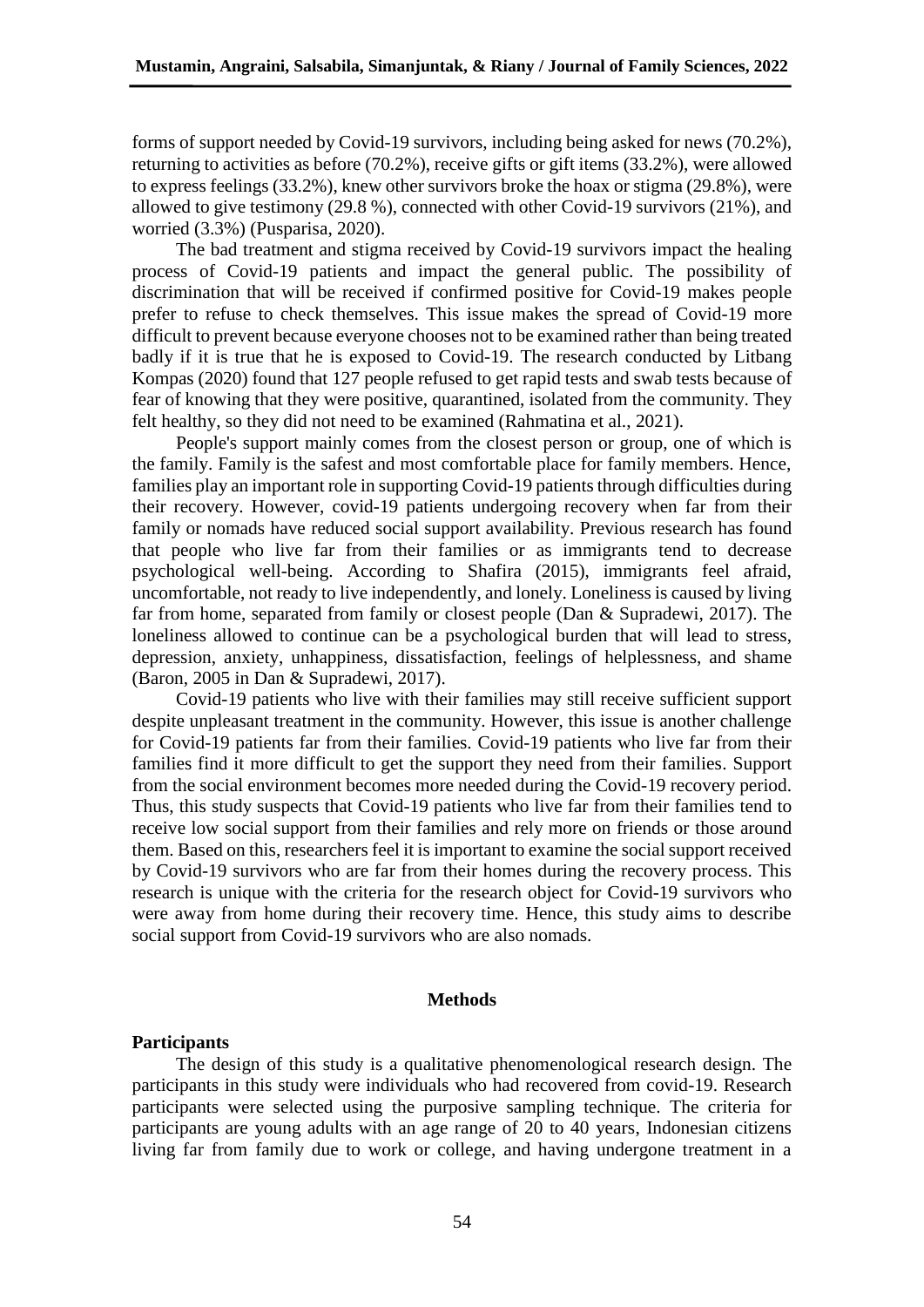hospital or self-isolation due to Covid-19 infection. In addition, participants must be in good health and willing to participate in the study, as evidenced by filling out informed consent. Participants consisted of 2 men and one woman. The data collection process is conducted online by utilizing electronic devices and several applications to connect researchers and participants. The location of this research was carried out and the end of March 2021, when the interview took approximately 60 minutes for each participant.

## **Measurement**

This study aims to determine the meaning of family social support for nomads infected with the covid-19 virus. Definition of the nomad is someone who leaves one area of origin and occupies a new area searching for a livelihood, knowledge, and so on (Marta, 2014). Then, according to Sarafino and Smith (2011), we use a definition that explains family social support as support obtained by survivor covid-19 to feel comfortable, cared for, appreciated, and accepted specified from the family. The types of family social support in this study refer to consisting of (1) Emotional or esteem support conveys empathy, caring, concern, and positive regard for covid-19 survivors; (2) Instrumental support in the form of direct assistance given to covid-19 survivors; (3) Informational support includes giving advice, directions, suggestions, or feedback to covid-19 survivors; and (4) Companionship support refers to the willingness of others to spend time with covid-19 survivors.

Data of this study was obtained through in-depth interviews in the form of semistructured interviews. The research procedure begins by asking participants' willingness to become research participants and explaining the research objectives. After the participants agree, the time for the interview is determined by taking into account the participants' readiness and availability. Interviews were conducted by asking participants directly to explore and obtain information about how they interpret family social support while undergoing treatment for contracting Covid-19 with their condition living far from family or nomads to make the data collection process easier, a voice recorder was used. This study used four main questions for in-depth interviews modified based on (Sarafino & Smith, 2011). Below is a list of the main questions researchers asked to obtain data regarding the meaning of family social support.

- 1. How did the environment around you respond when you found out you were infected with COVID-19 and when you took care of yourself?
- 2. How did your family respond to this condition? How is the support provided while you are far apart?
- 3. What form of support do you expect in this situation? Did the social support you receive meet your expectations?
- 4. How do you interpret each of the support received during the treatment period?

## **Analysis**

Interview data that has been obtained first will go through a transcription process. This data will then be further processed using qualitative and interpretive phenomenological analysis (IPA) methods. This method is very appropriate for a phenomenological approach because the unit of analysis aims to find out in detail how the meaning of the personal and social world of the participants is through an emphasis on individual perceptions or personal opinions about objects or events. Science can be implemented by following the following stages, namely: 1) reading and re-reading; 2) initial notes; 3) developing emergent themes; 4) searching for connections across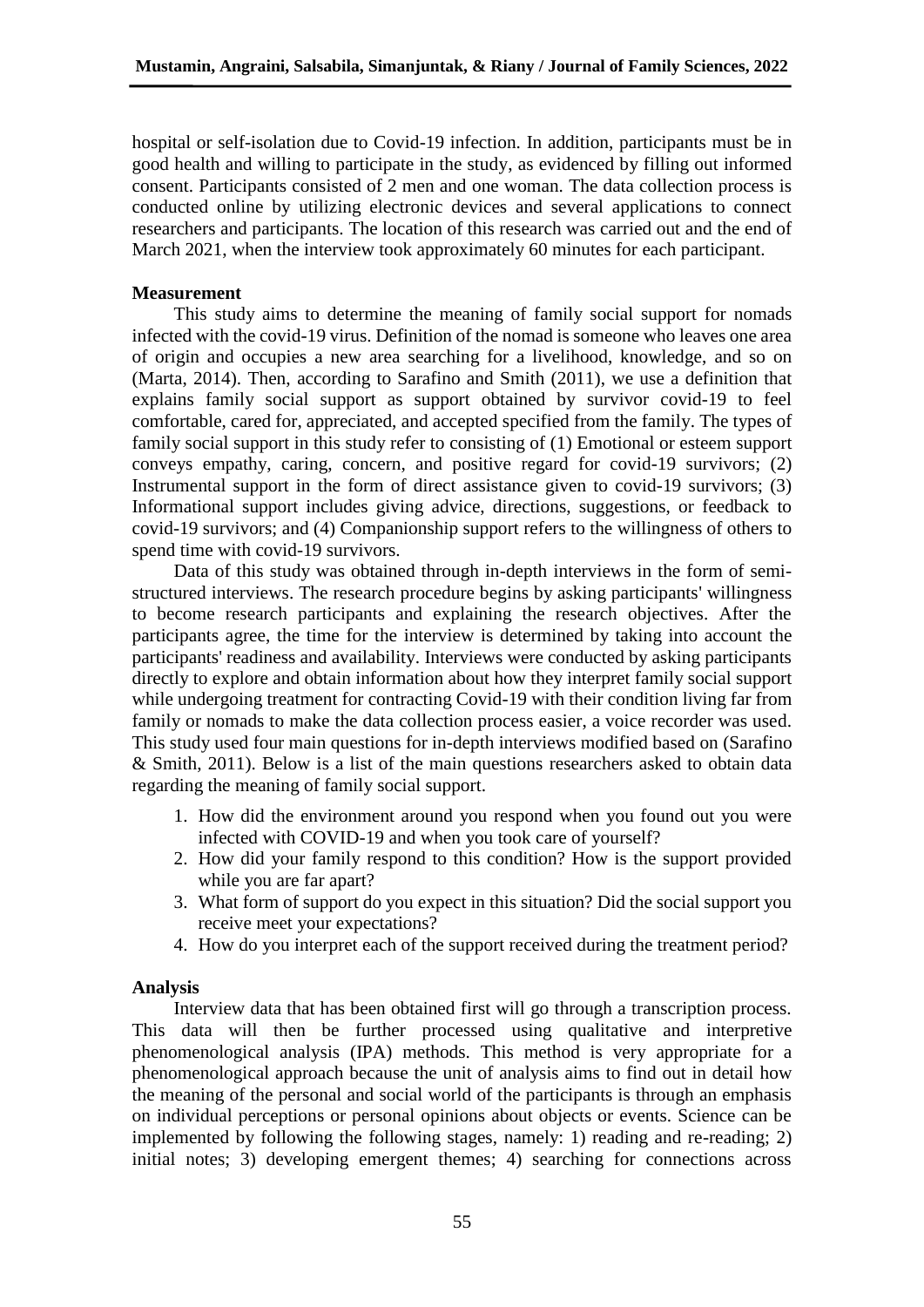emergent themes; 5) moving the next case; and 6) looking for patterns across cases (Alase, 2017).

The triangulation process is carried out to increase the validity of the data obtained. The type of triangulation used in this study is triangulation with investigators and triangulation with theory. Triangulation with investigators is by utilizing researchers or other professionals to re-check the degree of trustworthiness of data that has been categorized. In this case, lecturers and students of Family and Child Sciences, IPB University. Meanwhile, triangulation with theory is carried out by checking the degree of confidence of the data with one or more theories.

#### **Findings**

#### **Charactristic of Pariticipants**

Participant 1 is a 26-year-old single man from Bone district, South Sulawesi, and is currently in Riau due to work needs. He works as a human resource assessor in a stateowned company with a monthly income of around IDR 7.500.000.00. The last education of the participants was S1. The participant was infected with the covid-19 virus on November 16, 2020, and it took 23 days to undergo self-isolation until he was tested negative for the virus. His parents are 51 years old, with the father's last education being elementary school and his mother's being junior high school. He has one younger brother in college, so the nuclear family of the participants is four people. Participant's father, as the head of the family, has a job as a farmer with an income that he cannot determine because it depends on the harvest season and weather.

Participant 2 is a 35 year old woman from Sinjai, South Sulawesi. However, she is domiciled in Jakarta due to work, so she has to undergo a long-distance relationship with her husband and extended family who live in Makassar. He is a Civil Servant (PNS) with a monthly income of  $>$  Rp. 7.500,000,00. The last education of the participants was university. She was one of the employees in her office who tested positive for covid-19 on August 26, 2020, from the results of a mass test and needed eight days before being declared negative. Before getting treatment at a health facility, he underwent self-isolation in an apartment for one day. Only after that did he receive treatment from the athlete's home. After that, he also returned to self-isolation for seven days in the apartment. Her father is 61 years old, and her mother is 53 years old. Her father's last education was in college, and she is now a retired civil servant. She has nine younger siblings, so his family is quite large. In addition, this participant was married to a man who was 37 years old and did not have a child. Her husband's last education was in college.

Participant 3 is a 24-year-old single man from Bengkulu Province who is currently pursuing his master's degree at a University in West Java, funded by a scholarship. The participant tested positive for covid-19 on March 2, 2021, and underwent quarantine and treatment facilitated by the campus. Participants took 14 days of treatment until they were finally tested negative for covid-19. The participant's father is 60 years old, and the participant's mother is 55 years old. The participant is the second child of two siblings and has one older sister, so the nuclear family consists of 4 people.

## **Family Social Support**

Based on interview transcript data conducted on three people, various answers were obtained in terms of the family support he received during the Covid-19 virus. Participant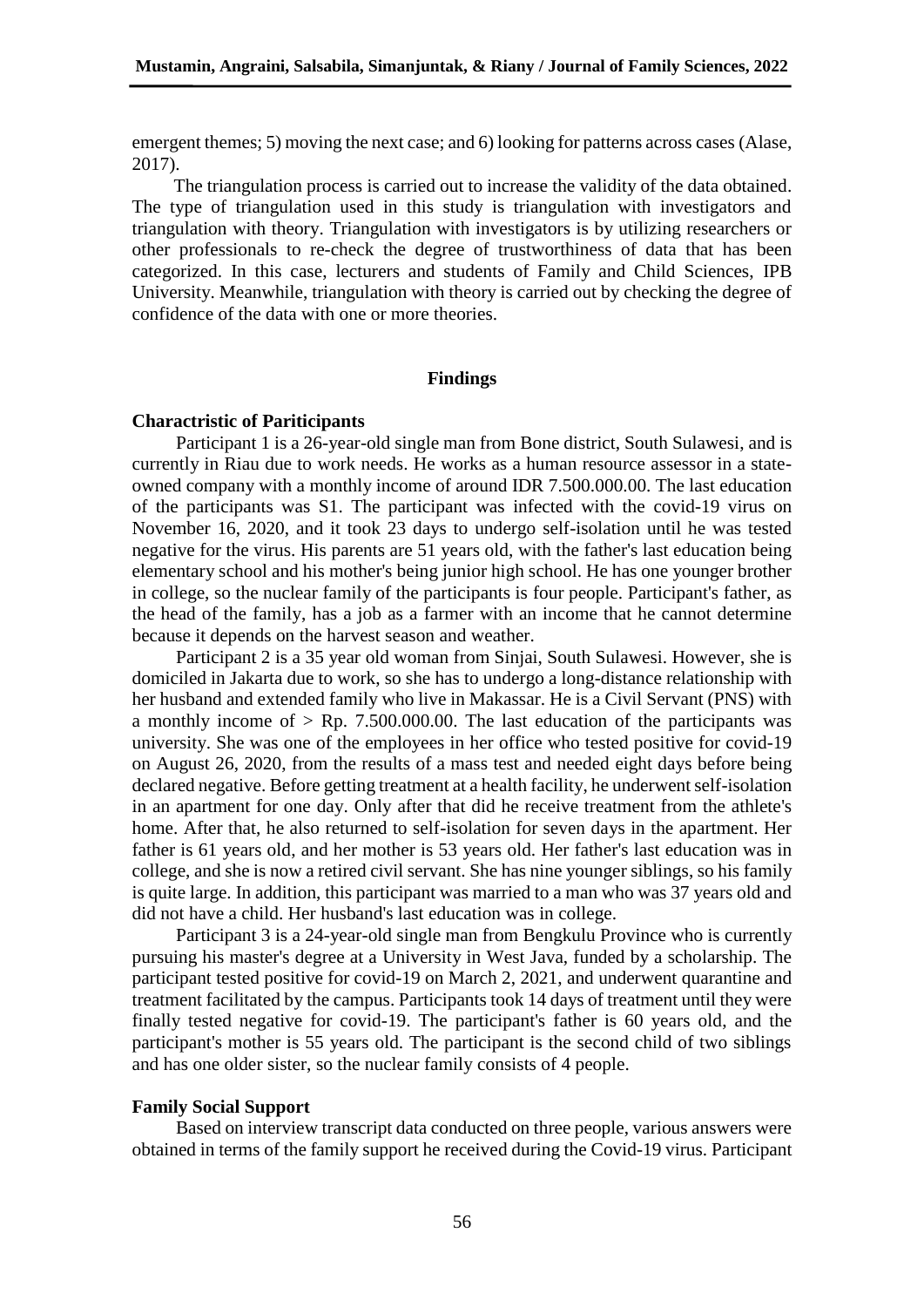1, for example, decided not to explain his condition at all until he recovered to his family who were out of town, as in the following:

"*I limit my communication at that time. In the past, I used to call almost every day with my family, so I limited it to only two times a week. Then I just made a regular phone call, never made a video call for fear of being asked why I wasn't in my usual room. I reasoned that my work was busy, so I rarely called, and when I called, it only took a few minutes*." (Participant 1)

As for participant 2, the family was not the first to find out that she was positively tested for covid-19, but her office friends. This can be seen in the following interview transcript:

"…*Then the one who informed my husband was also my office mate. I was still panicking at that time because I got the information before midnight. So that friend called my husband. So I decided to ask my officemate first, then he asked my husband and then my parents. I told him the next day*…" (Participant 2)

After finally telling her family, participant 2 got full support from them. This can be seen in the following quote:

"...*the support from my family when I found out I was positive for Covid-19 was very supportive both financially and psychologically. For example, when my husband found out if my husband usually calls, he prefers voice calls. This time it was a video call. In the past, what was once a day became three times. Then in the past, I was the one who called him; first, this is him. Many of the conversations were happy. I'm the one who gets angry easily because sometimes I like to be stressed at work, so he just listens and doesn't serve. The point is he tries to always stand by in contacting me. I was so touched at that time. Also, my other families such as my siblings, parents, in-laws, even all my nephews take turns on my video calls every day, morning and night*...." (Participant 2)

Meanwhile, participant 3 also told his family, but only to his older sister. Participant 3 hid his positive covid-19 condition from his extended family until he got a negative result for covid-19 testing. This can be seen in the following quote:

"…*I just told my sister about this. As for my parents, I only informed them when I had recovered. Because I live in a boarding house, so only my friends who were living around me also know my condition*…" (Participant 3)

The three participants seemed to have the same negative emotions, and there was a great fear that they would make their family at home anxious. They admit that they need great support from their families as the closest people to them, but on the other hand, because of their work and education conditions, they are very limited in getting the support they should. Therefore, they also try to limit themselves in communicating their condition to not drag on with this. This can be seen from participant 1, who reasons to hide this because he understands the nature of his mother, who is anxious when she finds out that she is sick, as the following quote:

"… *My reason is I don't want to make my parents worry. I can't imagine if I tell them, especially my mother. I understand my mother's personality, who will definitely be very worried about it and so she doesn't stop calling every time*…" (Participant 1)

Meanwhile, participant 2 has similar concerns, such as worrying that her family will panic because they are far and cannot do anything to help her. This can be seen in the following quote: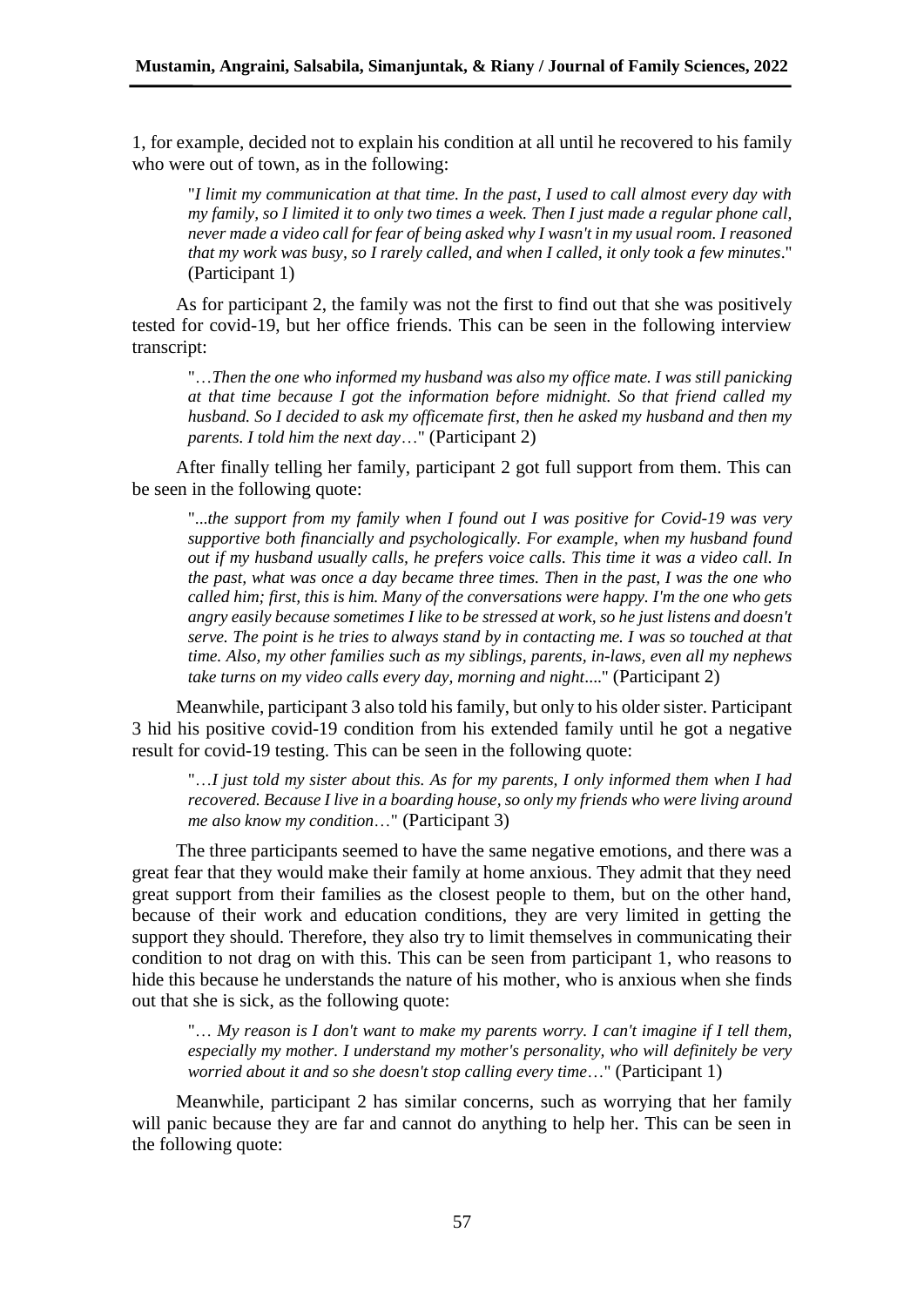"…. *I didn't tell my family right away because I was worried that they would panic because they couldn't do anything to help me. Moreover, I'm in a long-distance relationship with my husband too..."* (Participant 2)

Meanwhile, participant 3 had the same feelings as the two previous participants. It was just that he purposely didn't tell his parents because of the advice of his older sister. The participants expressed by the participants were worried about the impact of the information on the health of their elderly parents. This can be seen in the following quote:

"...I chose not to tell my parents about my condition for fear that they would worry. I *don't really regret that decision because I know their health condition and got advice from my older sister. The one who helps talk to parents about this is also her*…" (Participant 3)

## **Peer Social Support**

Participants who live far from home and their families make it very limited for them to get support from their families when they face difficulties when they are infected with the Covid-19 virus. Social support from people in the environment where they live while away from family becomes the most valuable source of support. This support is also very possible for them to get when facing a crisis like that. This can be seen in participant 1, where most of the sources of social support they get are from their superiors and office colleagues, as shown in the following quote:

"… *Friends in the office who are not isolated from those who have recovered often encourage me to get well soon. They offered what to eat and other offers. Every day the WhatsApp group is very active asking about our condition*…" (Participant 1)

"… *I am even more grateful for their existence, because if they don't exist, who else can I hope for? As nomads like this, they are the second family*…" (Participant 1)

Participant 2 also felt the same way, although she was open about her condition with family. Because of her work, she lives alone in Jakarta and feels that her office colleagues and neighbors are very supportive. This can be seen from the quote below:

"…*I think that my office mates are very supportive of me. So even though my family is far away, my closest friends who give attention and also people in the apartment are very open-minded, able to accept me, so I feel very supported by them*..." (Participant 2)

As for participant 3, whose status is a college student, he received social support from his boarding friends and his college friends during his treatment period. It can be seen from the quote below:

"…*Only one person I told the first time. He was surprised but still cheered. But I think he's also worried because we've been in contact. A few hours after that, I informed those*  who had contacted me one by one that I was positive for Covid. And thankfully they *responded very well and encouraged me*…" (Participant 3)

"…*They supported me when I was quarantined. I love social media and send food and drinks that I didn't get from the hostel. Some visit every morning just to wave hand from the window because we are not allowed to meet in person* …" (Participant 3)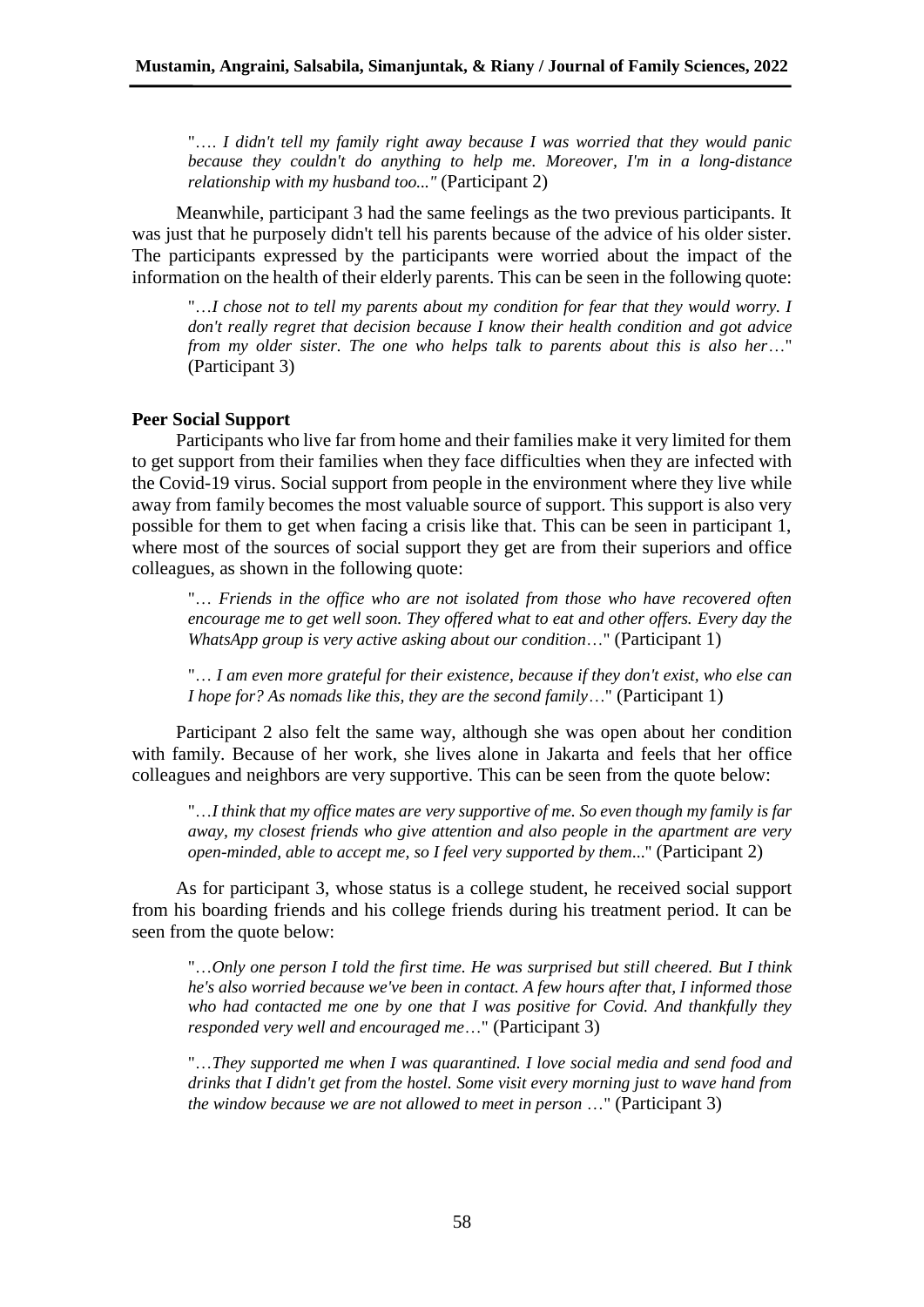#### **Another Social Support Gained**

The participants have received various forms of social support related to their condition as covid-19 patients from the people around them, such as from work friends, college friends, and neighbors. Instrumental support, for example, was obtained by participant 1 in the form of assistance in a special self-isolation room, provided with a daily supply of nutritious food and vitamins from the office. Like the quote below:

"… *My office directs all of its employees who have tested positive for COVID-19 to take complete rest and not to continue working at all. We must be diligent in taking vitamins, medicine, and nutritious food provided by the office because we are constantly monitored…*" (Participant 1)

As for participant 2, she received assistance in meeting his needs both in the apartment and during treatment, such as free medical treatment and assistance in accessing other health facilities from her colleagues. This can be seen in the quote below.

"...*All my needs while at Wisma Atlet were met because my work colleagues were very helpful. For example, I asked to take the electric stove in my room so I could cook there, and an office friend helped deliver it. They came to my room, after being disinfected by the apartment owner to pick up the stove in my room, then deliver it…*" (Participant 2)

Then, participant 3 received support in the form of getting treatment, satisfactory dormitory facilities, and medical expenses borne in full by the university. These things can be seen from the following quote:

"…*The dormitory facilities provided are single rooms with complete facilities. Eat three times a day. Self-health checking every morning. There is also a free consultation while we are there when we have complaints every day, if we need additional vitamins or antibiotics, we can immediately ask for it. I feel very comfortable, the atmosphere is quiet and suitable for patients who are sick. The doctors and paramedics are also very kind. The campus fully funds us*…" (Participant 3)

Emotional support was obtained by participant 1 in the form of daily communication from office friends who were not infected with the virus by asking how they were and offered to find their favorite food. These things can be seen from the following quote:

"... *My office colleagues always ask how we are doing while sending funny videos to boost our immunity… Well, my girlfriend is also regularly asking how I'm doing, and that makes me quite calm to face that condition*..." (Participant 1)

As for participant 2, there is communication with a higher intensity than normal conditions from husband and extended family and office colleagues from superiors, colleagues including covid-19 survivors, and psychologists who entertain, listen to participants' complaints and ask about their condition.

"... *I'm looking for a psychologist there. Because I never want to keep it to myself when I'm in that condition. It's very heavy*..." (Participant 2)

Then participant 3 received emotional support in encouraging words, the availability of friends to listen to complaints, worries from those closest to them, concern for friends for health development, and entertainment from people around them so they don't think too much about their illness they feel. This can be seen from the following quote.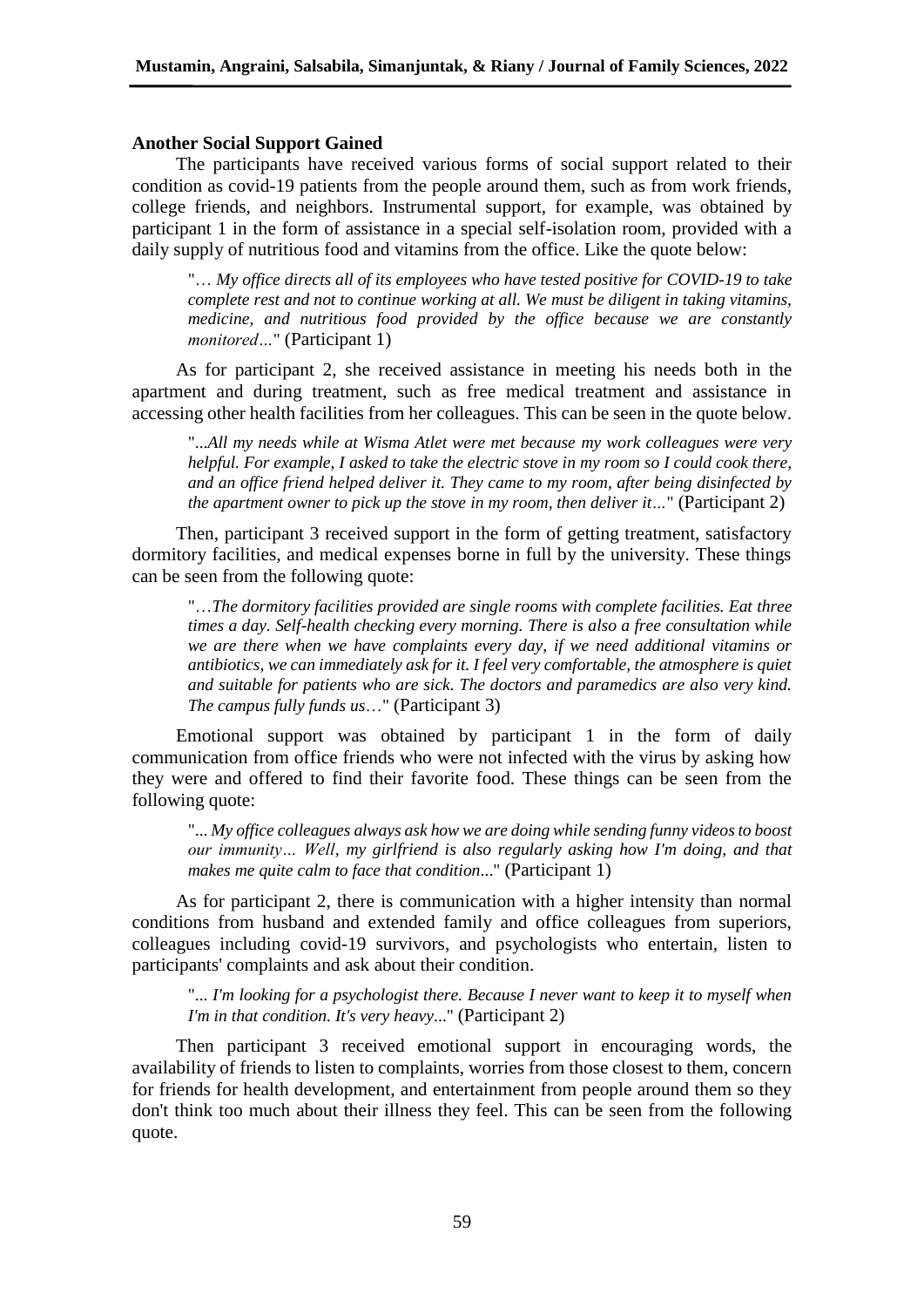"…*My sister always asks how am I doing? Are the symptoms still there? And other chats that I feel are more of unimportant chats, especially when I see my nephew who makes me laugh…*" (Participant 3)

The participants obtained social support in the form of appreciation support in a similar form, which was intensely contacted by friends and family to be asked how they were encouraged. Participant 1, for example, received this support from his girlfriend and college friends whom he told because he had a history of being infected with this virus. In addition to enthusiasm, he also received information support from them.

*"… Yes, there are some friends that I tell you, such as college friends who were also positive for Covid-19 and had experienced the same thing. I had several phone calls to ask what he did to get better so we didn't feel lonely, right*?…" (Participant 1)

Participant 2 gets motivation and enthusiasm from their family, co-workers, and neighbors. He also received information support in the form of clarity about the facilities used for treatment.

"… *I was given information about all the drugs that were given for what. I even went to a nutrition consultation because I have a history of digestive disease. I shared the info with friends who had the same problem until they finally followed it up, and they were able to recover quickly. At that time I was very happy*…" (Participant 2)

Then, participant 3 received informational support in advice that supports health recovery efforts. For example, this can be seen from the following quote:

"… *They're the ones who call first if I forget to tell them. Yes, this is the same person (reminding me of the schedule for taking medication, checking with the doctor, sunbathing in the morning). So as a patient, I enjoy the good service*…" (Participant 3)

Finally, social support in the form of social network support was obtained by the participants through communication with their fellow covid-19 patients at the time. They have a new close relationship with other covid-19 positive patients even though they weren't that close before. Participant 1 who continues to communicate via social media with friends next to the isolation room who cannot interact directly to find out the progress of the news. He, whose status is asymptomatic, also often gives jokes in the form of testimonials of the taste of the food they consume for information and entertainment for his other friends.

"… *Me being an asymptomatic patient makes my other friends wonder because it seems like I'm not sick. As a result, I am often asked for testimonials on the food taste given because they have all experienced such numbness. So there I tell you about the taste of the delicious food, it is spicy, savoury, sweet while laughing at them. The point is that we became close after that, even though I only knew their faces…*" (Participant 1)

In addition to Participant 2, she received social networking support in the form of reactions from people around her residence and his work colleagues who were considered very good. Those who are very open to help and support recovering his health make him very grateful. This can be seen in the following quote:

*"...while at there (Wisma Atlet), many of them came with help. That's not the point, but it's the attention that makes me touched. That makes me often say ... oh God thank you so I have a new family. So it's like having a new friend too form fellow patients*…" (Participant 2)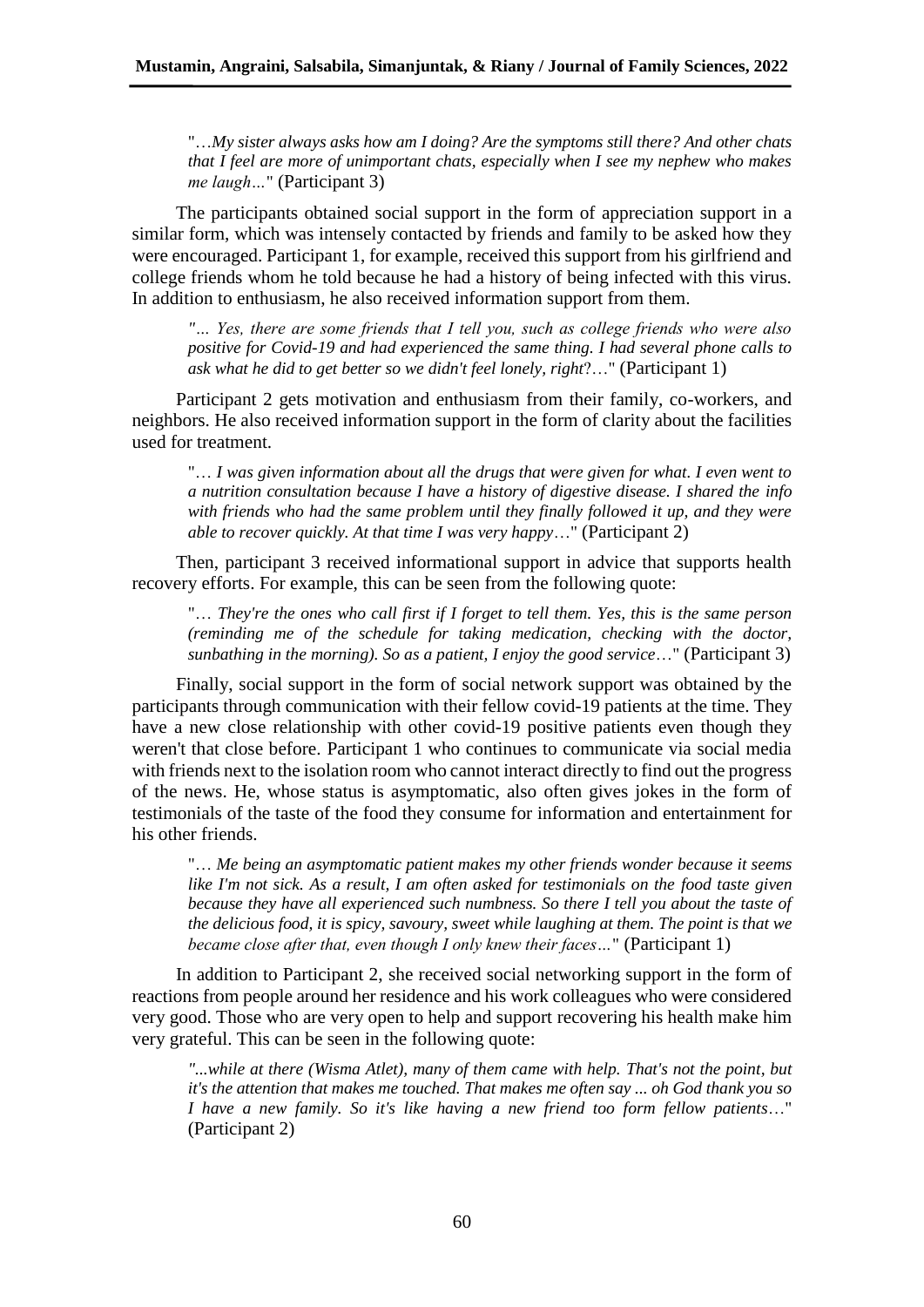Then, participant 3 received support in the form of acceptance shown by friends during the participant's treatment so that participants felt that their social environment still accepted them. This can be seen from the following quote:

"…*They (my friends) even supported me when I was quarantined. Giving encouragement from social media as well as sending food and drinks. There are those who visit every morning even though they only say hello from a far. So they can only see from the police line provided by the hostel, but that makes me not feel lonely*…" (Participant 3)

#### **Discussion**

This study aims to determine the meaning of social support for covid-19 survivors who are nomads or far from home/family. Based on the data obtained, it is known that all participants feel uncomfortable because they are not free to get support from their families during this situation. Family support is necessary to improve the health status of family members in the healing process (Husni, Romadoni, & Rukiyati, 2015). Especially in covid-19 infection cases, such social support is very useful for improving the quality of life and preventing long-term psychological problems for patients and health workers who work during the crisis (Alnazly, Khraisat, Al-Bashaireh, & Bryan, 2021; Yang et al., 2020). However, the three participants in our research did not get proper support from their families. So, it's not surprising that they were exposed to a lot of negative emotions such as worry, stress, and helplessness during treatment or self-isolation. This condition is following the research that someone who has low family support in a stressful situation, especially with a health problem will cause various pathological symptoms, ranging from anxiety depression to low emotional well-being and self-esteem problem also caused a low level in quality of life (Aprilianto, Lumadi, & Handian, 2021; Spence et al., 2014; Sulistyarini & Andriansyah, 2019).

The family as the closest system for individuals makes support from family members in times of crisis very important in adapting to these conditions (McCubbin  $\&$ Patterson, 1983). But unfortunately, in this study, the participant's family was not the first to be informed regarding their condition of being infected with covid-19. Therefore, they do not want their families far apart to feel worried about the condition of the participants. Following the systemic view of illness, all family members will be affected if one member is sick (Ansari & Anjali, 2020). If family members need heavy care, the burden on other family members will be greater. So, they had to postpone conveying the information that aimed for the common good. When the family is powerless to provide adequate support in a situation like this, support from significant others such as close friends, neighbors, and work colleagues in the form of emotional, instrumental, and information, as also found by other studies (Rahmatina et al., 2021).

The pandemic and infection with the covid-19 virus, which is a very new situation for human life, creates a sense of insecurity so that every individual known to be positive needs to undergo isolation alone for an uncertain period. This is very vulnerable to making suspected covid-19 patients feel lonely. At the same time, physically, they cannot interact with their surroundings to get proper support (Xiao, Han, Yan Zhang, Desheng Kong, & Shiyue Li, 2020), even from a family member as the closest person who should provide care and assistance. The absence of direct support from family in that situation could allow their vulnerability, physically and mentally become even greater (Ennis & Bunting, 2013; Strom & Egede, 2012). It's like many cases found in China at the end of 2019 when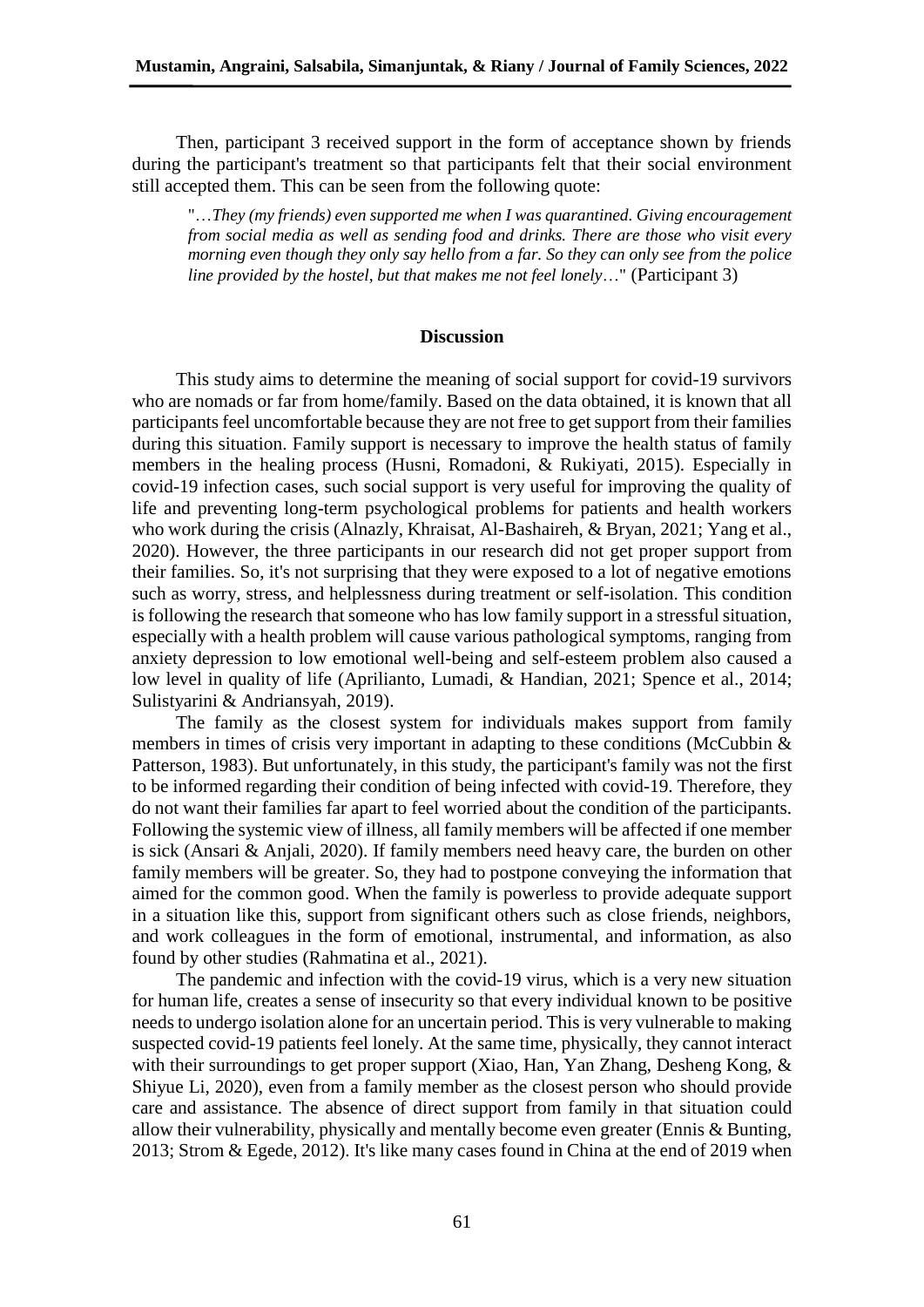the spread of this virus began, many patients and health workers were found to be slumped due to the very low social support they received because there was still limited information about this condition at that time (Li et al., 2021).

Despite the rapid development of technology today, it is possible for patients to access social support through their devices and social media. As experienced by participant 1, who spends a lot of time communicating with office and college friends every day, he can release the anxiety that he can't do temporarily to his family. Likewise, participant 2 gets more communication intensity with her husband and extended family than in normal conditions. It comforts her and increases her immunity, and speeds up her recovery. Not only with family, but participants also communicate through gadgets and social media with friends and office colleagues. The benefits of this technological development also apply to participant 3. Participant 3 said he had an intense relationship with his older sister, who was away from him during the treatment period. Participant 3 also stated that one of his friend's forms of emotional support was enthusiasm sent through social media. Even though participant 3 is close to his friend, the covid-19 protocol forbids them from meeting physically. This shows that communication through devices is very helpful for participants to get the support they need during treatment. Thus, gadgets play an important role during the pandemic to treat the community (Ansari & Anjali, 2020).

In previous research, it was revealed that social and family support increased during the pandemic. People have many opportunities to connect and support each other, including sharing feelings (El-Zoghby, Soltan, & Salama, 2020). Sarafino and Smith (2011 revealed the importance of social support for individuals experiencing a crisis, especially healthy. Judging from his study of social support, participants received quite a lot of social support apart from the limited family they got. This support can be in the form of instrument support, namely easy access to treatment at adequate health facilities, assistance in meeting needs, medical expenses assistance, and adequate physical and psychological health services from professional staff (doctors and psychologists) free of charge. However, some patients get instrumental family support. Family instrumental support includes family support by taking the time to help serve and listen to family members (Quardona & Agustina, 2019).

Then, patients also get motivational support such as motivation from people around their homes to get well soon, and so on. Emotional support in the form of not panicking, not being afraid and not isolating patients with their illness, always listening to patient complaints, caring for health developments and always being there to strengthen and comfort patients, the availability of listening to patient complaints, showing concern or worrying about patients in this case, some patients get emotional support from the family. Family emotional support is one type of support the family provides by giving the patient attention, affection, and empathy (Quardona & Agustina, 2019).

In addition, participants received informational support such as clarity about the facilities that can be used while at the athlete's house and the effects of the drugs they take and advice during treatment. Someone who gets information to have good knowledge will carry out self-care in a higher proportion than those who do not get knowledge (Astutik & Kiptiyah, 2016). It is the same as social network social support that participants receive includes the reactions of people around their homes and co-workers who are very good, acceptance from the surrounding environment, and being open and very helpful and supports recovering their health.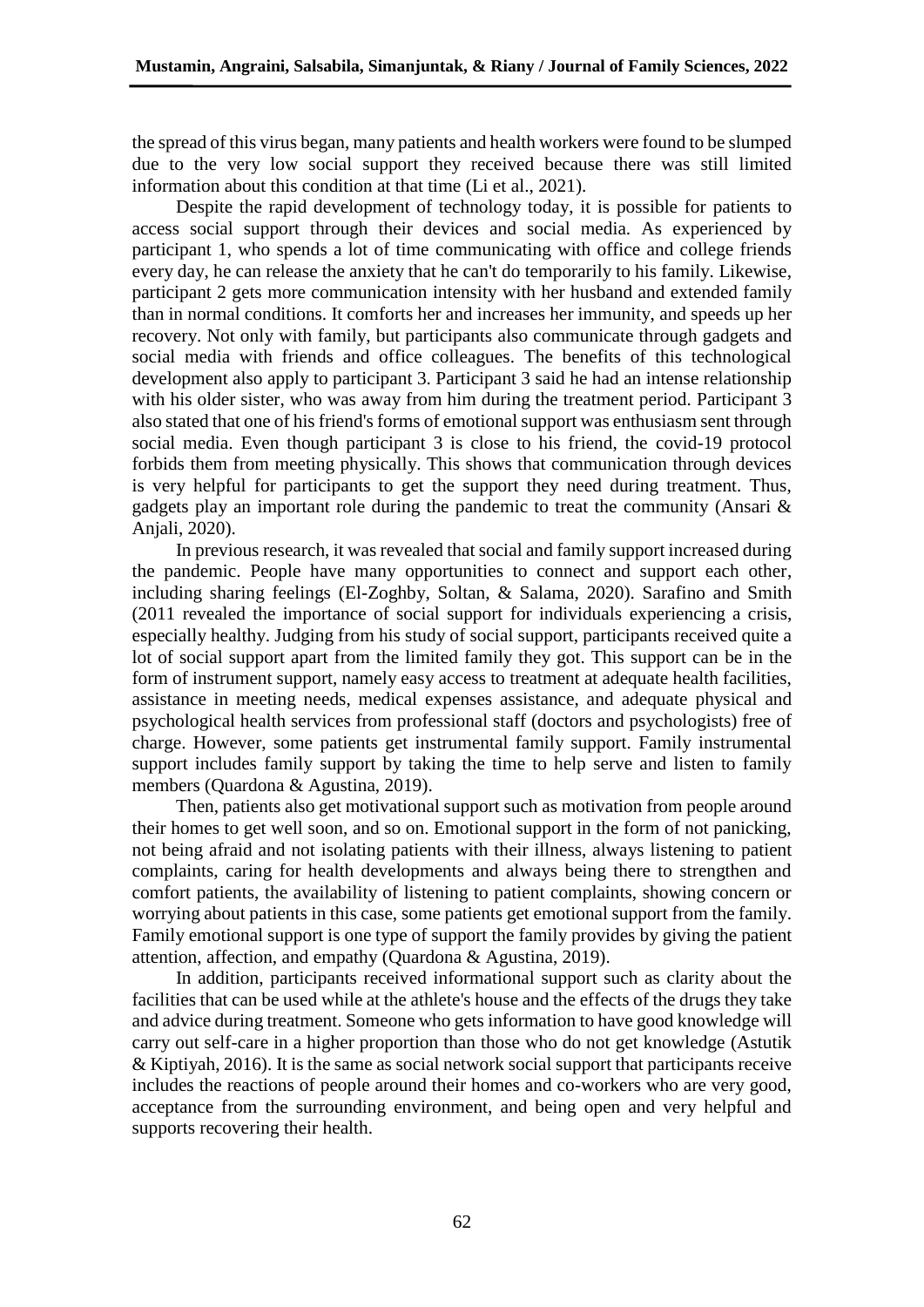This study also explores the response of participants when infected with covid-19. The participants' various responses at the beginning were positive emotions and negative emotions. However, positive emotions that consider relaxing turn into negative emotions because they feel bored and stressed with limited daily activities. Initially, some participants felt negative emotions, such as panic, sadness, disappointment, and fear of transmitting the disease to others. However, all covid-19 survivors believe that there are many lessons to be learned from the situations they have experienced and are grateful for the amount of social support they have received. They feel they have to value their health more by maintaining health protocols and being more empathetic to the conditions experienced by people in their social environment. This is consistent with previous research findings that covid-19 patients gradually change their emotional response to their illness. The psychological experiences of covid-19 patients, including fear, concern about the health of family members, stress during quarantine, rejection, and stigma during the early stages, gradually develop into acceptance at a later stage (Sun et al., 2021).

Efforts to find social support in the midst of a crisis situation are also interesting to be discussed from a cultural perspective. We know that Indonesia has quite internalized the collectivism culture in everyday life in this case. When a crisis occurs, people seek social support to help them deal with the situation. Collective people find it easier to get support from their families and then perceive that they have more global support. Interdependence between communities makes them have a bigger dependence on social support than the individualist (Black et al., 2003; Goodwin & Plaza, 2000). This condition can be seen from the findings of our study that although it is difficult to access support from their families, they are very open to getting support from other people around them.

Meanwhile, individualistic people are more prone to being trapped by their own negative thoughts so that they have a greater chance of taking actions that are risky for their lives, such as the idea of committing suicide (Ariapooran et al., 2018). So, that will be a big advantage for the collective society's health condition. It is because those who receive adequate support in the midst of a crisis will be healthier physically and mentally. The finding supports this that the more collective a person or society is, the more easily avoid psychological disorders to more severe infections from the covid-19 virus. Furthermore, comparative evidence is that mortality rates in collective countries are lower, while more individualistic countries are found to report higher deaths (Maaravi et al., 2021; Xiao, 2021). However, this requires further study to provide a more detailed description of the possible differences.

This study certainly has some limitations, which are expected to be improved by future researchers. In terms of research topics, studies related to several variables related to these findings can be studied further, such as patient resilience when dealing with situations infected with covid-19 and how family coping strategies are when a family member is infected with the virus. Regarding participants, future researchers may increase the number of participants involved to further expand the study's conclusions. Several demographic variables such as gender, occupation, or marital status can also be controlled considerations so that future research can be more easily generalized. Considering that research related to the study of the impact of covid-19 on nomads and their families is still lacking, we hope this research can be a valuable study to start a more in-depth study on this topic. Further researchers can develop quantitative research or mixed methods to make this happen.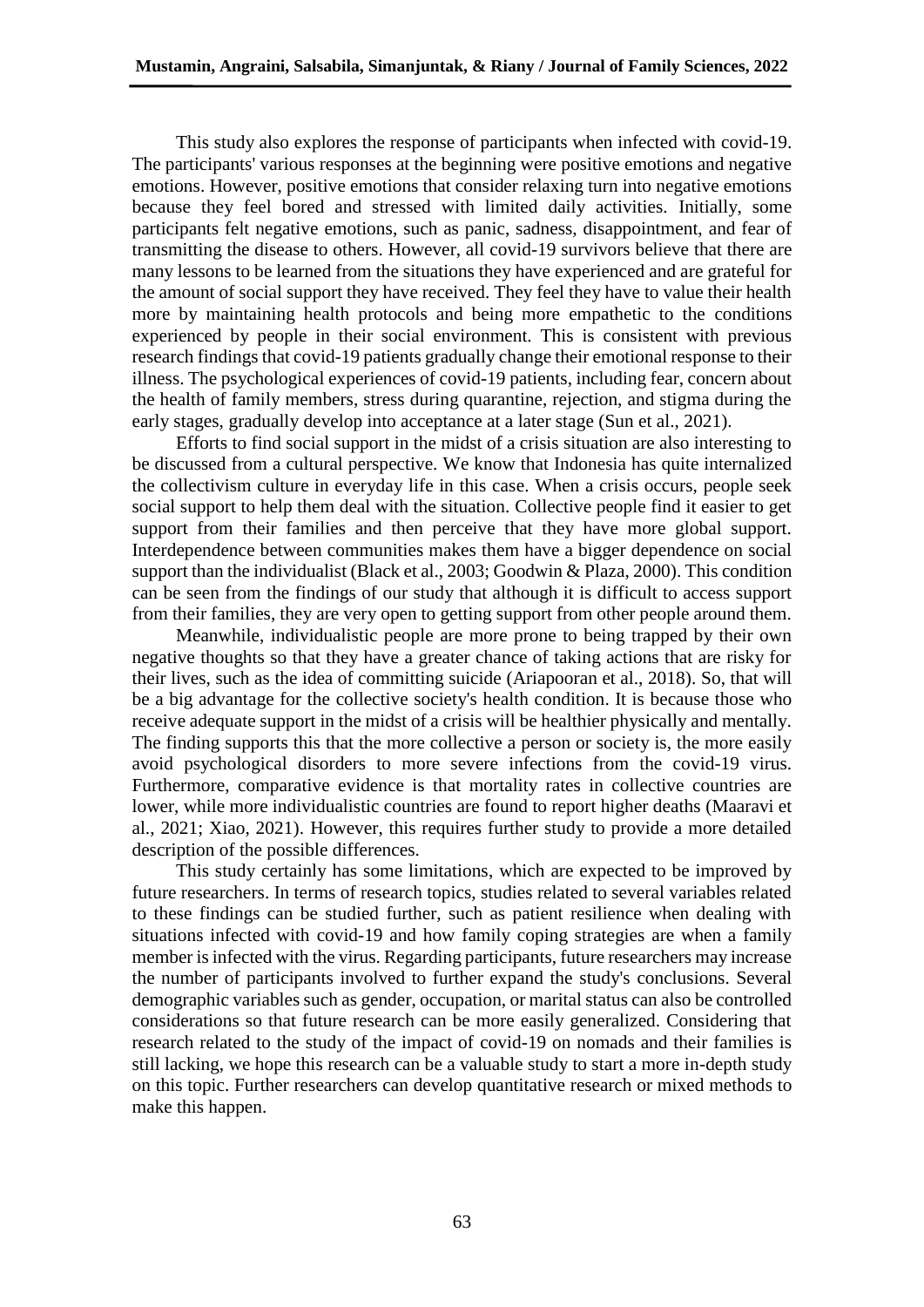#### **Conclusion and Recommendation**

#### **Conclusion**

Social support is important for recovering the health of covid-19 patients who are nomads or are far from home/family. This social support is emotional support, appreciation support, instrumental support, information support, and social network support. These supports come from individuals or groups such as family, neighbors, friends, and co-workers. The results showed that participants tended to get social support from friends rather than family because they were busy, panicked, and didn't want to make their family worried. Although most of the participants' friends provided emotional support in encouragement, motivation, calming, and entertainment, none of them showed negative stigma towards the participants. In addition, participants from work and college obtain instrumental support. Although it is difficult to meet, participants still get support from their social networks through social media and remote meetings. However, for covid-19 patients who are nomads, the distance that separates them from their families makes instrumental support from the social environment very meaningful in dealing with the crisis. Furthermore, the social support received by the nomad's survivors when they were infected with covid-19 gave a lesson that they became more empathetic towards their surrounding environment. In addition, social support is also felt to improve the physical and mental health of covid-19 patients.

## **Recommendation**

Based on the study results, someone dealing with patients and survivors of covid-19 should not give them a negative stigma. However, everyone is expected to provide social support such as emotional support, appreciation support, instrumental support and information support, social network support for covid-19 patients, especially Covid-19 patients nomads. So, for health practitioners, it is hoped that they can increase their activity in providing counseling regarding the importance of social support for covid-19 patients nomads. Suggestions for the authorities are to maintain or improve the quality of instrumental support through infrastructure to support the healing process of covid-19 patients. In addition, families should be able to control their reactions when they find out that their family members are infected with covid-19 to be more open about their situation and not worry about other people's reactions. Finally, the community should provide support in any form, even if only a little, because this support is very meaningful for Covid-19 patients undergoing the healing process.

Furthermore, the government is expected to issue policies and interventions more concerned with covid-19 patients far from their families. Covid-19 patients who nomads have specific conditions and needs that require more attention than patients in general. Then, more diverse collection methods can be added for further research, such as through documentation and more in-depth Focus Group Discussions (FGD) with the family and social environment as respondents. Thus, researchers will get perspectives from various points of view and produce more comprehensive research conclusions.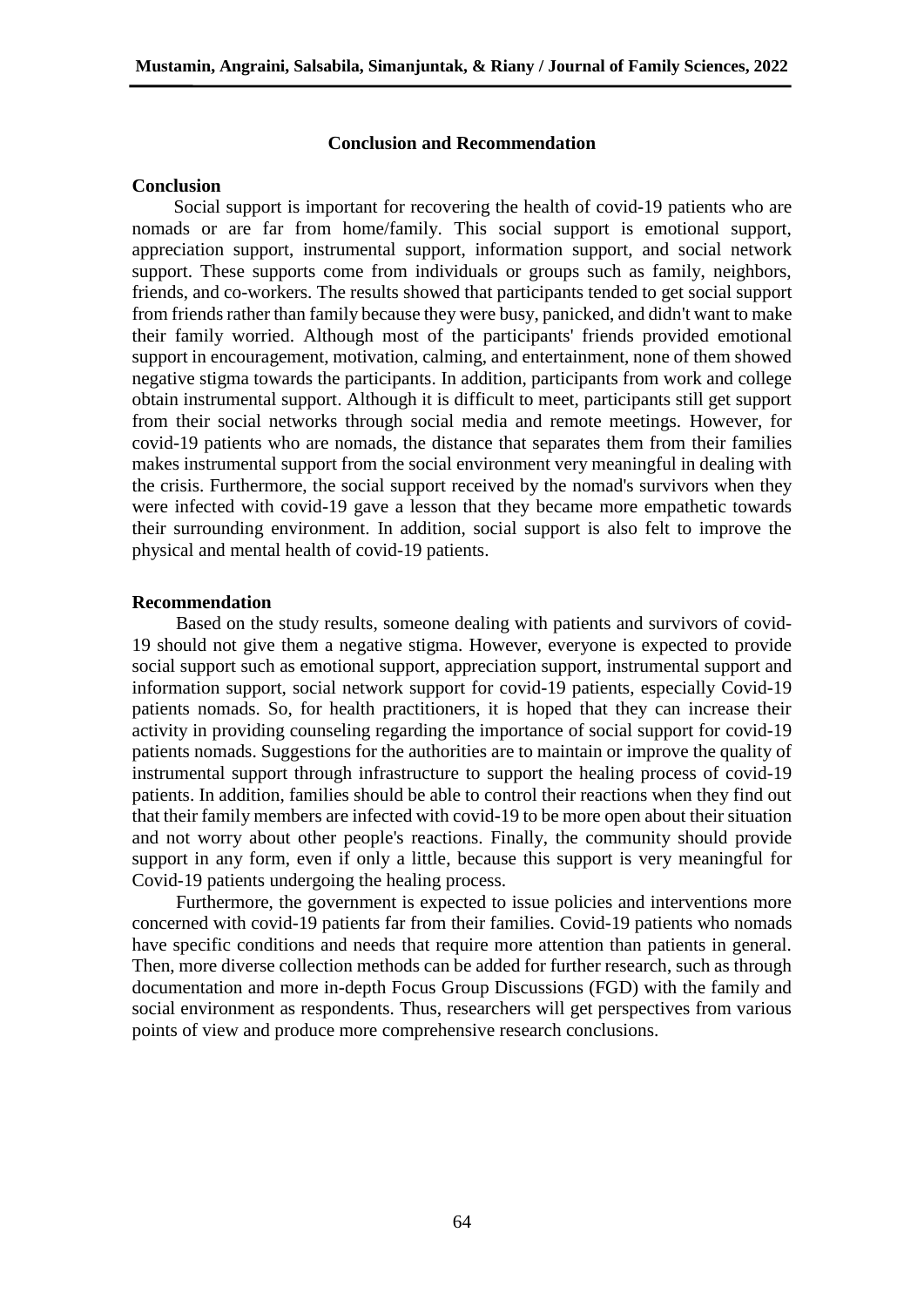## **References**

- Alase, A. (2017). The Interpretative Phenomenological Analysis (IPA): a guide to a good qualitative research approach. *International Journal of Education and Literacy Studies*, *5*(2), 9-19. https://doi.org/10.7575/aiac.ijels.v.5n.2p.9
- Alnazly, E., Khraisat, O. M., Al-Bashaireh, A. M., & Bryant, C. L. (2021). Anxiety, depression, stress, fear and social support during covid-19 pandemic among Jordanian healthcare workers. *PLoS ONE*, *16(*3), e0247679. https://doi.org/10.1371/journal.pone.0247679
- Ansari, K. A. M. T., & Anjali, A. K. (2020). Use of gadgets during covid-19 a review. *Journal of Palaeontology and Egyptology, 17*(7), 3319–3327. Retrieved from https://archives.palarch.nl/index.php/jae/article/view/1894
- Aprilianto, E., Lumadi, S. A., & Handian, F. I. (2021). Family social support and the selfesteem of breast cancer patients undergoing neoadjuvant chemotherapy. *Journal of Public Health Research*, *10*(2), 13-15. https://doi.org/10.4081/jphr.2021.2234
- Ariapooran, S., Heidari, S., Asgari, M., Ashtarian, H., & Khezeli, M. (2018). Individualism-collectivism, social support, resilience and suicidal ideation among women with the experience of the death of a young person. *International Journal of Community Based Nursing and Midwifery*, *6*(3), 250–259. Retrieved from https://www.ncbi.nlm.nih.gov/pmc/articles/PMC6048008/pdf/IJCBNM-6-250.pdf
- Astutik, E., & Kiptiyah, N. M. (2016). Factors related to the behavior of treating exleprosy patients in the technical implementation unit of social rehabilitation of exleprosy patients (Faktor-faktor yang berhubungan dengan perilaku perawatan ekspenderita kusta di unit pelaksana teknis rehabilitasi sosial eks-penderita kusta Nganget, Tuban, Jawa Timur). *Jurnal Epidemiologi Kesehatan Indonesia*, *1*(1), 15– 21. https://doi.org/10.7454/epidkes.v1i1.1312
- Black, R. S., Mrasek, K. D., & Ballinger, R. (2003). Blood kinship lineage in collectivism. *The Journal for Vocational Special Needs Education*, *25*(3), 20–28. Retrieved from https://files.eric.ed.gov/fulltext/EJ854903.pdf
- Brooks, S. K., Webster, R. K., Smith, L. E., Woodland, L., Wessely, S., Greenberg, N., & Rubin, G. J. (2020). The psychological impact of quarantine and how to reduce it: rapid review of the evidence. *In The Lancet*, 395(10227), 912–920. https://doi.org/10.1016/S0140-6736(20)30460-8
- Dan, N., & Supradewi, R. (2017). Social support and a sense of belonging to loneliness in early semester overseas students at Diponegoro University (Dukungan sosial dan rasa memiliki terhadap kesepian pada mahasiswa perantau semester awal di Universitas Diponegoro). *Proyeksi: Jurnal Psikologi*, *12*(2), 35–42.
- El-Zoghby, S. M., Soltan, E. M., & Salama, H. M. (2020). Impact of the covid-19 pandemic on mental health and social support among adult egyptians. *Journal of Community Health*, *45*(4), 689–695. https://doi.org/10.1007/s10900-020-00853-5
- Ennis, E., & Bunting, B. P. (2013). Family burden, family health and personal mental health. *Ennis and Bunting BMC Public Health*, *13*(255), 1–9. https://doi.org/10.1186/1471-2458-13-255
- Goodwin, R., & Plaza, S. H. (2000). Perceived and receiver social support in two cultures : collectivism and support among british and spanish student. *Journal of Social and Personal Relationship*, *17*(2), 282–291. https://doi.org/10.1177%2F0265407500172007
- Harijanto, J., & Setiawan, J. L. (2017). The relationship between social support and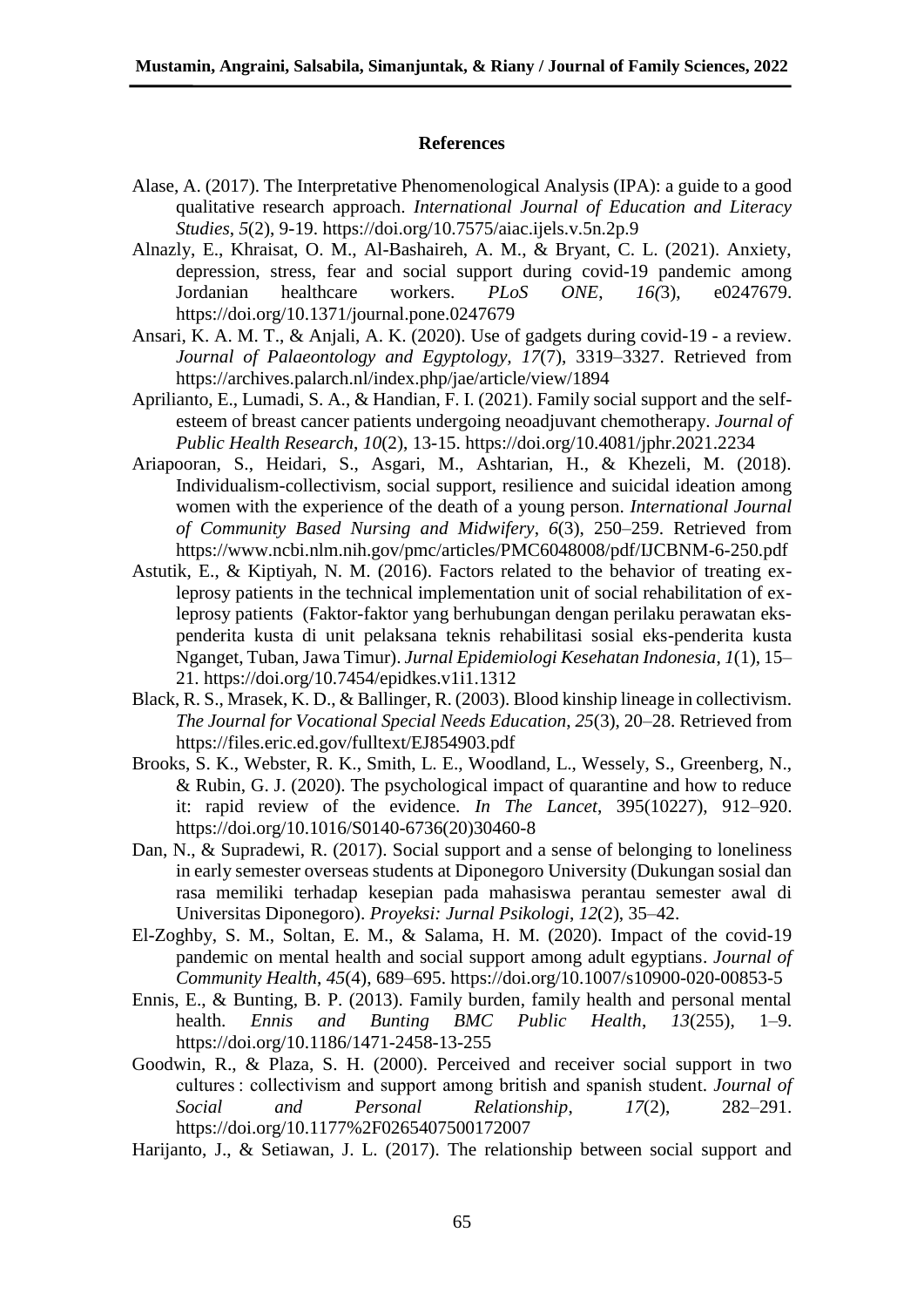happiness in overseas students in Surabaya (Hubungan antara dukungan sosial dan kebahagiaan pada mahasiswa perantau di Surabaya). *Psychopreneur Journal, 1*(1). https://doi.org/10.37715/PSY.V1I1.361

Husni, M., Romadoni, S., & Rukiyati, D. (2015). The relationship between family support and quality of life of breast cancer patients in the surgical inpatient installation of RSUP dr. Mohammad Hoesin Palembang in 2012 (Hubungan dukungan keluarga dengan kualitas hidup pasien kanker payudara di instalasi rawat inap bedah rsup dr . Mohammad hoesin palembang tahun 2012). *Jurnal Keperawatan Sriwijaya*, *2*(2), 77–83. Retrieved from

https://ejournal.unsri.ac.id/index.php/jk\_sriwijaya/article/view/2334

- Li, Z., Ge, J., Feng, J., Jiang, R., Zhou, Q., Xu, X., Pan, Y., Liu, S., Gui, B., Wang, Z., Zhu, B., Hu, Y., Yang, J., Wang, R., Su, D., Hashimoto, K., Yang, M., Yang, C., & Liu, C. (2021). Less social support for patients with covid-19: comparison with the experience of nurses. *Frontiers in Psychiatry*, *12*, 1–8. https://doi.org/10.3389/fpsyt.2021.554435
- Litbang Kompas. (2020). Aksi-aksi warga tolak rapid test blokade jalan usir tim medis sampai geruduk?. Retrieved from http://regional.kompas.com/read/2020/06/21/06150011/aksi-aksi-warga-tolakrapid-test-blokade-jalan-usir-tim-medis-sampai geruduk?\_ga=2.245115789.986555377.1646107064-423113174.1599439158
- Maaravi, Y., Levy, A., Gur, T., Confino, D., & Segal, S. (2021). The tragedy of the commons: how individualism and collectivism affected the spread of the covid-19 pandemic. *Frontiers in Public Health*, *9*, 1–6. https://doi.org/10.3389/fpubh.2021.627559
- Marta, S. (2014). Construction of the meaning of wandering culture among overseas students (Konstruksi makna budaya merantau di kalangan mahasiswa perantau). *Jurnal Kajian Komunikasi*, *2*(1), 27–43. https://doi.org/10.24198/jkk.vol2n1.3
- Matvienko-Sikar, K., Pope, J., Cremin, A., Carr, H., Leitao, S., Olander, E. K., & Meaney, S. (2020). Differences in levels of stress, social support, health behaviours, and stress-reduction strategies for women pregnant before and during the COVID-19 pandemic, and based on phases of pandemic restrictions, in Ireland. *Women and Birth*, 34(5), 447-454. https://doi.org/10.1016/j.wombi.2020.10.010
- McCubbin, H. I., & Patterson, J. M. (1983). The family stress process. *Marriage & Family Review*, *6*(1–2), 7–37. https://doi.org/10.1300/j002v06n01\_02
- Ong, S. W. X., Tan, Y. K., Chia, P. Y., Lee, T. H., Ng, O. T., Wong, M. S. Y., & Marimuthu, K. (2020). Air, surface environmental, and personal protective equipment contamination by severe acute respiratory syndrome coronavirus 2 (SARS-COV-2) from a symptomatic patient. *JAMA - Journal of the American Medical Association*, *323*(16), 1610–1612. https://doi.org/10.1001/jama.2020.3227

PSDKJI. (2020). *5 Bulan Pandemi di Indonesia*.

- Pusparisa, Y. (2020). Ragam bentuk dukungan yang dibutuhkan penyintas covid-19. Retrieved from https://databoks.katadata.co.id/datapublish/2020/10/27/ragambentuk-dukungan-yang-dibutuhkan-penyintas-covid-19
- Quardona, Q., & Agustina, M. (2019). Emotional and instrumental support with social interaction in socially isolated patients (Dukungan emosional dan instrumental dengan interaksi sosial pada pasien isolasi sosial). *Jurnal Ilmiah Ilmu Keperawatan Indonesia*, *8*(2), 429–435. https://doi.org/10.33221/jiiki.v8i02.319
- Rahmatina, Z., Nugrahaningrum, G. A., Wijayaningsih, A., & Yuwono, S. (2021). Social